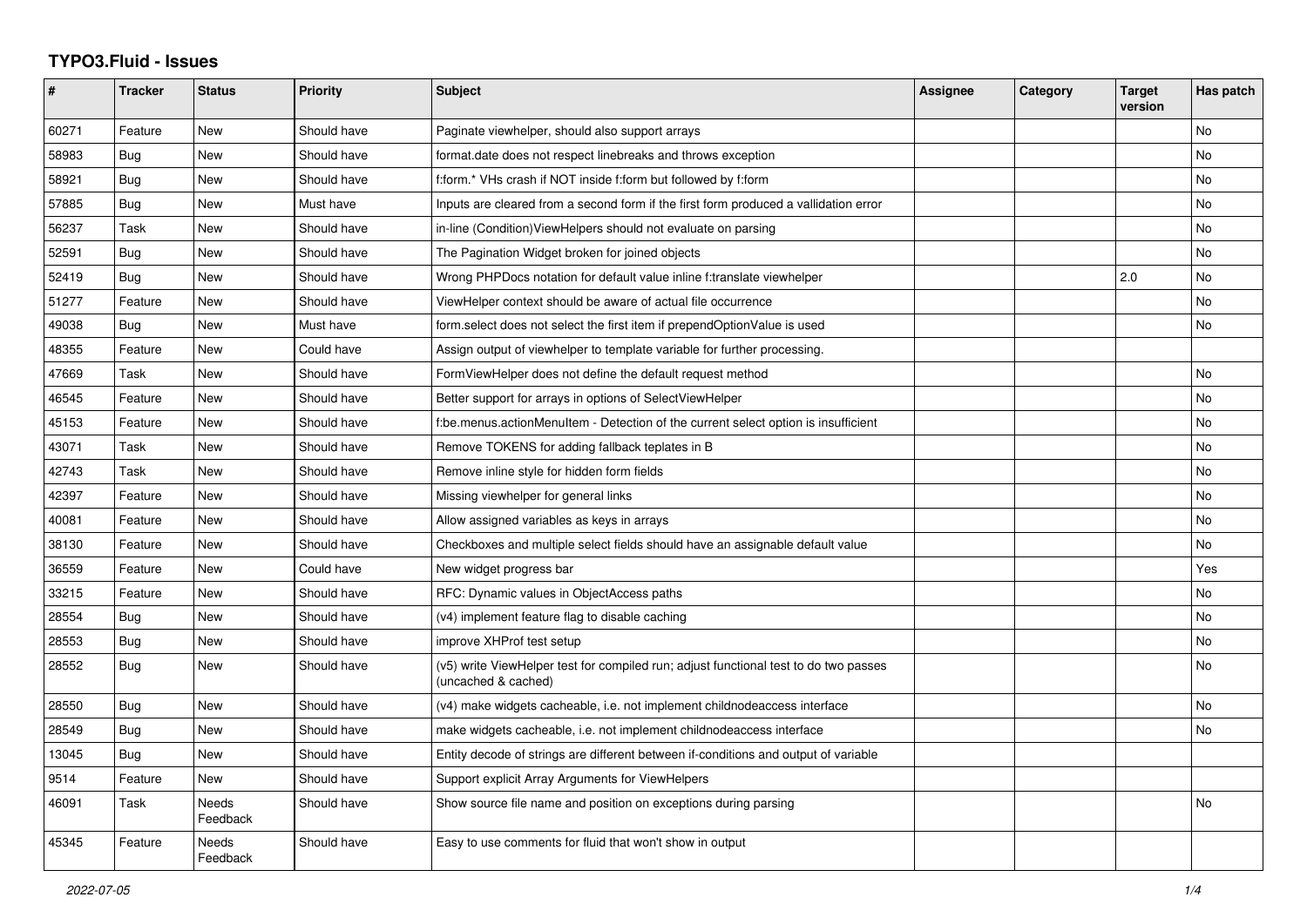| #     | <b>Tracker</b> | <b>Status</b>            | <b>Priority</b> | <b>Subject</b>                                                                                       | <b>Assignee</b>        | Category | <b>Target</b><br>version | Has patch |
|-------|----------------|--------------------------|-----------------|------------------------------------------------------------------------------------------------------|------------------------|----------|--------------------------|-----------|
| 3291  | Feature        | <b>Needs</b><br>Feedback | Should have     | Cacheable viewhelpers                                                                                |                        |          |                          | No        |
| 52536 | <b>Bug</b>     | <b>Under Review</b>      | Should have     | Errorclass not set if no property-attribute set                                                      |                        |          |                          |           |
| 50888 | <b>Bug</b>     | <b>Under Review</b>      | Should have     | WSOD by changing name of section and if Fluid caches are generated                                   |                        |          |                          | <b>No</b> |
| 49756 | Feature        | Under Review             | Should have     | Select values by array key in checkbox viewhelper                                                    |                        |          |                          | No        |
| 47006 | Bug            | <b>Under Review</b>      | Should have     | widget identifier are not unique                                                                     |                        |          |                          | No        |
| 5636  | Task           | <b>Under Review</b>      | Must have       | Form_RadioViewHelper and CheckBoxViewHelper miss check for existing object<br>before it is accessed. |                        |          |                          | <b>No</b> |
| 55008 | Bug            | <b>Under Review</b>      | Should have     | Interceptors should be used in Partials                                                              | Christian Müller       |          |                          | No        |
| 37095 | Feature        | <b>New</b>               | Should have     | It should be possible to set a different template on a Fluid TemplateView inside an<br>action        | Christopher<br>Hlubek  |          |                          | <b>No</b> |
| 52640 | Feature        | <b>Under Review</b>      | Should have     | Create an UnlessViewHelper as opposite to the IfViewHelper                                           | Marc Neuhaus           |          |                          | <b>No</b> |
| 28551 | <b>Bug</b>     | Accepted                 | Should have     | (v4) backport VHTest                                                                                 | Sebastian<br>Kurfuerst |          |                          | No        |
| 9005  | Feature        | Accepted                 | Could have      | Fluid Template Analyzer (FTA)                                                                        | Sebastian<br>Kurfuerst |          |                          |           |
| 62346 | Feature        | <b>New</b>               | Could have      | f:comment should have high precende                                                                  |                        | Core     | 3.x                      | <b>No</b> |
| 39990 | Bug            | New                      | Should have     | Same form twice in one template: hidden fields for empty values are only rendered<br>once            |                        | Core     |                          | <b>No</b> |
| 32035 | Task           | <b>New</b>               | Should have     | Improve fluid error messages                                                                         |                        | Core     |                          | Yes       |
| 30555 | Feature        | New                      | Could have      | Make TagBuilder more extensible                                                                      |                        | Core     |                          | No        |
| 27607 | Bug            | New                      | Must have       | Make Fluid comparisons work when first element is STRING, second is NULL.                            |                        | Core     |                          | No        |
| 10472 | Feature        | <b>New</b>               | Could have      | Fluid Standalone distribution                                                                        |                        | Core     |                          | No        |
| 7608  | Feature        | <b>New</b>               | Could have      | Configurable shorthand/object accessor delimiters                                                    |                        | Core     |                          | Yes       |
| 4704  | Feature        | New                      | Should have     | Improve parsing exception messages                                                                   |                        | Core     |                          |           |
| 3481  | Bug            | New                      | Should have     | Use ViewHelperVariableContainer in PostParseFacet                                                    |                        | Core     |                          | No        |
| 1907  | Feature        | New                      | Could have      | Default values for view helpers based on context                                                     |                        | Core     |                          |           |
| 46257 | Feature        | <b>Under Review</b>      | Should have     | Add escape sequence support for Fluid                                                                |                        | Core     |                          | No        |
| 51239 | <b>Bug</b>     | <b>Under Review</b>      | Must have       | AbstractViewHelper use incorrect method signature for "\$this->systemLogger->log()"                  | Adrian Föder           | Core     |                          | Yes       |
| 33551 | Bug            | <b>New</b>               | Must have       | View helper values break out of a partial scope                                                      | Sebastian<br>Kurfuerst | Core     |                          | No        |
| 12863 | Bug            | <b>New</b>               | Should have     | Attributes of a viewhelper can't contain a '-'                                                       | Sebastian<br>Kurfuerst | Core     |                          | <b>No</b> |
| 33394 | Feature        | <b>Needs</b><br>Feedback | Should have     | Logical expression parser for BooleanNode                                                            | <b>Tobias Liebig</b>   | Core     |                          | <b>No</b> |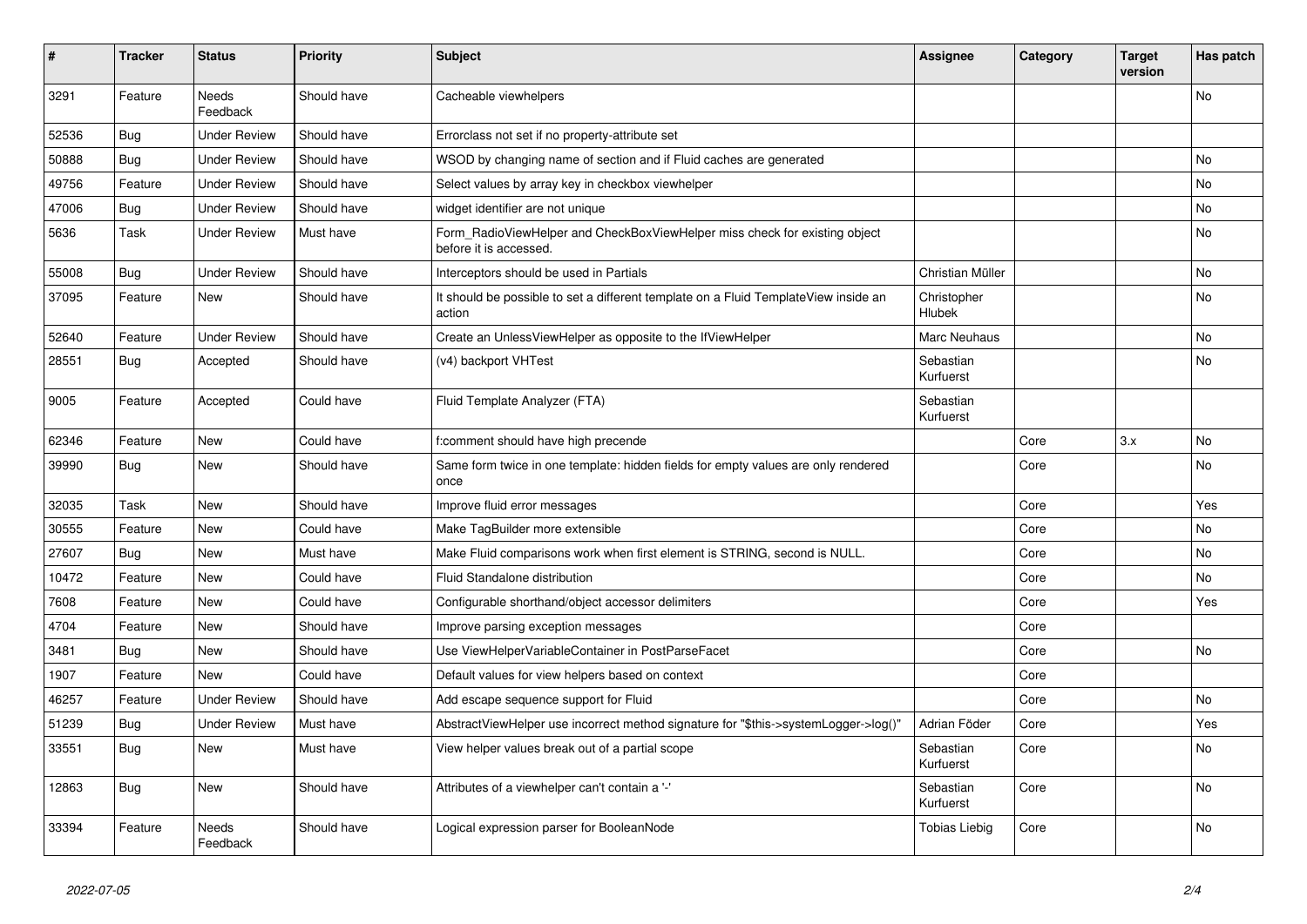| #     | <b>Tracker</b> | <b>Status</b>       | <b>Priority</b>      | Subject                                                                                                | <b>Assignee</b>      | Category           | <b>Target</b><br>version | Has patch |
|-------|----------------|---------------------|----------------------|--------------------------------------------------------------------------------------------------------|----------------------|--------------------|--------------------------|-----------|
| 60181 | Feature        | New                 | Could have           | Caching mechanism for Fluid Views/Templates                                                            |                      | View               |                          | <b>No</b> |
| 45394 | Task           | New                 | Should have          | Forwardport Unit test for standalone view                                                              |                      | View               |                          | No        |
| 43072 | Task           | New                 | Should have          | Remove TOKENS for adding templates fallback in Backporter                                              |                      | View               |                          | No        |
| 38369 | Bug            | New                 | Must have            | Resource ViewHelpers should not fall back to request package                                           |                      | View               |                          | No        |
| 46289 | <b>Bug</b>     | Needs<br>Feedback   | Should have          | Enable Escaping Interceptor in XML request format                                                      |                      | View               | 2.0.1                    | No        |
| 8989  | Feature        | Needs<br>Feedback   | Could have           | Search path for fluid template files                                                                   |                      | View               |                          | No        |
| 60856 | <b>Bug</b>     | New                 | Must have            | Target attribute not supported by the form viewhelper                                                  |                      | ViewHelpers        |                          | Yes       |
| 60003 | Feature        | New                 | Should have          | Add required-Attribute to f:form.password                                                              |                      | ViewHelpers        |                          | No        |
| 54284 | <b>Bug</b>     | New                 | Should have          | Default Option for Switch/Case VH                                                                      |                      | ViewHelpers        |                          | No        |
| 51100 | Feature        | New                 | Must have            | Links with absolute URI should have the option of URI Scheme                                           |                      | ViewHelpers        |                          | No        |
| 49600 | Bug            | New                 | Should have          | f:form tag shown as a HTML on frontend                                                                 |                      | ViewHelpers        |                          | No        |
| 40064 | <b>Bug</b>     | <b>New</b>          | Must have            | Multiselect is not getting persisted                                                                   |                      | ViewHelpers        |                          | No        |
| 39936 | Feature        | New                 | Should have          | registerTagAttribute should handle default values                                                      |                      | ViewHelpers        |                          | No        |
| 37619 | <b>Bug</b>     | New                 | Should have          | Fatal Error when using variable in name attribute of Section ViewHelper                                |                      | ViewHelpers        |                          | No        |
| 36410 | Feature        | New                 | Should have          | Allow templates to send arguments back to layout                                                       |                      | ViewHelpers        |                          | No        |
| 34309 | Task           | New                 | Could have           | Unknown ViewHelpers cause exception - should be handled more graceful                                  |                      | <b>ViewHelpers</b> |                          | No        |
| 30937 | <b>Bug</b>     | New                 | Should have          | CropViewHelper stringToTruncate can't be supplied so it can't be easily extended                       |                      | ViewHelpers        |                          | Yes       |
| 26664 | Task           | New                 | Won't have this time | Clean up Form ViewHelpers                                                                              |                      | ViewHelpers        |                          | No        |
| 26658 | Task           | New                 | Won't have this time | Make Form ViewHelpers consistent                                                                       |                      | ViewHelpers        |                          | No        |
| 10911 | Task           | New                 | Should have          | Tx_Fluid_ViewHelpers_Form_AbstractFormViewHelper->renderHiddenIdentityField<br>should be more reliable |                      | ViewHelpers        |                          | No        |
| 9950  | Task           | New                 | Should have          | Binding to nested arrays impossible for form-elements                                                  |                      | ViewHelpers        |                          |           |
| 8648  | Bug            | New                 | Should have          | format.crop ViewHelper should support all features of the crop stdWrap function                        |                      | ViewHelpers        |                          | No        |
| 65424 | Bug            | <b>Under Review</b> | Should have          | SelectViewHelper must respect option(Value Label)Field for arrays                                      |                      | ViewHelpers        |                          | No        |
| 44234 | <b>Bug</b>     | <b>Under Review</b> | Should have          | selectViewHelper's sorting does not respect locale collation                                           |                      | ViewHelpers        | 2.1                      | No        |
| 34682 | <b>Bug</b>     | <b>Under Review</b> | Should have          | Radio Button missing checked on validation error                                                       |                      | ViewHelpers        |                          | No        |
| 54195 | Task           | New                 | Should have          | Rename and move FormViewHelper's errorClass value, currently 'f3-form-error'                           | Adrian Föder         | ViewHelpers        |                          | No        |
| 58862 | Bug            | Needs<br>Feedback   | Should have          | FormViewHelper doesn't accept NULL as value for \$arguments                                            | Bastian<br>Waidelich | ViewHelpers        |                          | Yes       |
| 59057 | Bug            | <b>Under Review</b> | Must have            | Hidden empty value fields shoud be disabled when related field is disabled                             | Bastian<br>Waidelich | ViewHelpers        |                          | No        |
| 3725  | Feature        | New                 | Could have           | <b>CSS Engine</b>                                                                                      | Christian Müller     | ViewHelpers        |                          | No        |